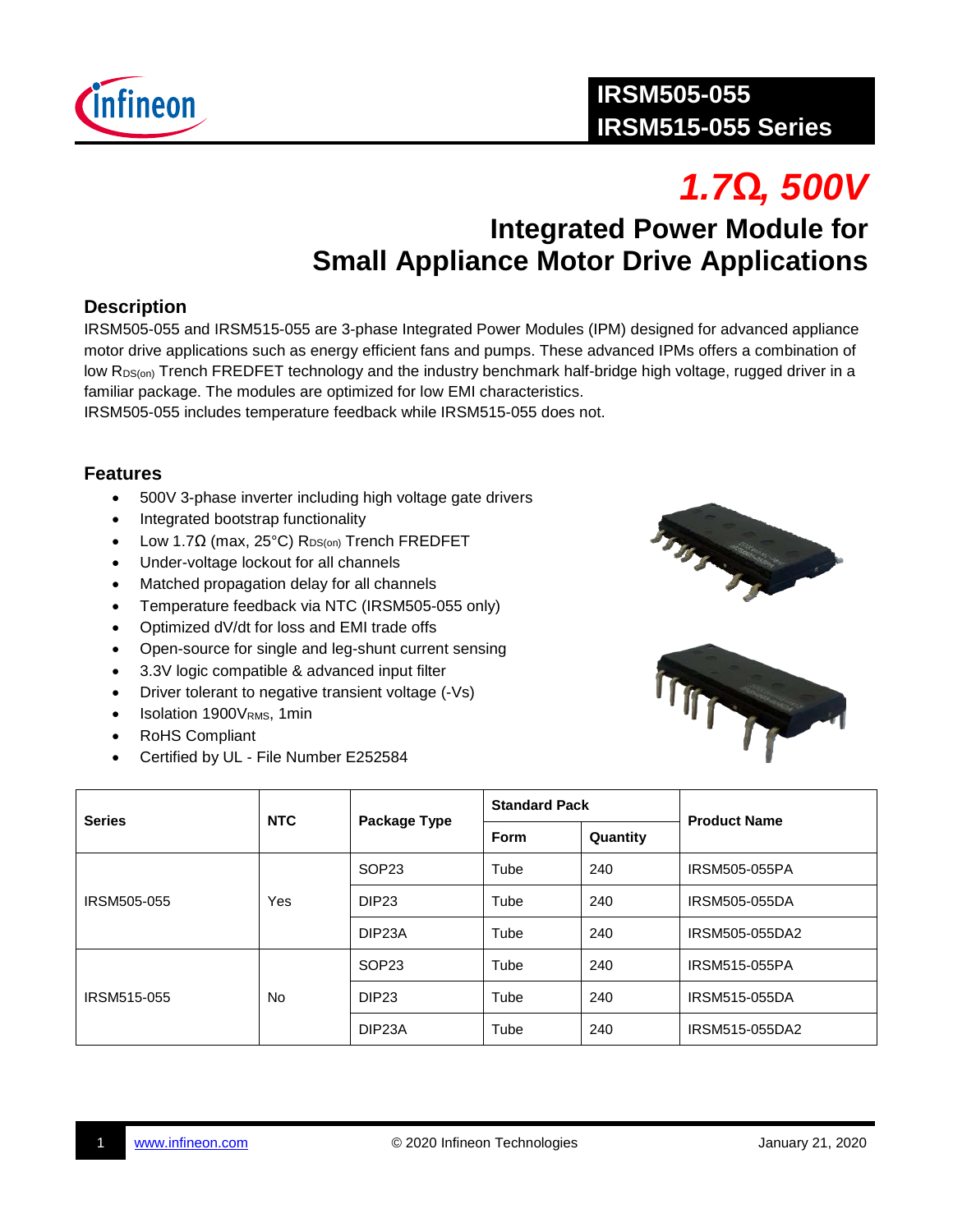

#### **Internal Electrical Schematic**



#### **Absolute Maximum Ratings**

Absolute maximum ratings indicate sustained limits beyond which damage to the module may occur. These are not tested at manufacturing. All voltage parameters are absolute voltages referenced to COM unless otherwise stated in the table.

| Symbol                          | <b>Description</b>                        | <b>Min</b> | Max                | <b>Unit</b>             |
|---------------------------------|-------------------------------------------|------------|--------------------|-------------------------|
| <b>BV</b> <sub>DSS</sub>        | <b>MOSFET Blocking Voltage</b>            | ---        | 500                | V                       |
| $\log$ Tc=25°C                  | DC Output Current per MOSFET              |            | 2.4                | A                       |
| $\log$ @ Tc =25°C               | Pulsed Output Current per MOSFET (Note 1) |            | 15                 |                         |
| $P_d \otimes T_C = 25^{\circ}C$ | Maximum Power Dissipation per MOSFET      | ---        | 18                 | W                       |
| V <sub>ISO</sub>                | Isolation Voltage (1min)                  |            | 1900               | <b>V</b> <sub>RMS</sub> |
| TJ.                             | <b>Operating Junction Temperature</b>     |            | 150                | °C                      |
| T <sub>c</sub>                  | <b>Operating Case Temperature</b>         |            | 150                | °C                      |
| $T_{\rm S}$                     | Storage Temperature                       |            | 150                | $^{\circ}$ C            |
| $V_{S1,2,3}$                    | High Side Floating Supply Offset Voltage  |            | $V_{B1,2,3} + 0.3$ | V                       |
| $V_{B1,2,3}$                    | High Side Floating Supply Voltage         |            | 525                | V                       |
| $V_{\rm CC}$                    | Low Side and Logic Supply voltage         |            | 25                 | V                       |
| Vin                             | Input Voltage of LIN, HIN                 | COM -0.3   | $Vcc+0.3$          | V                       |

Note 1: Pulse Width = 100µs, Single Pulse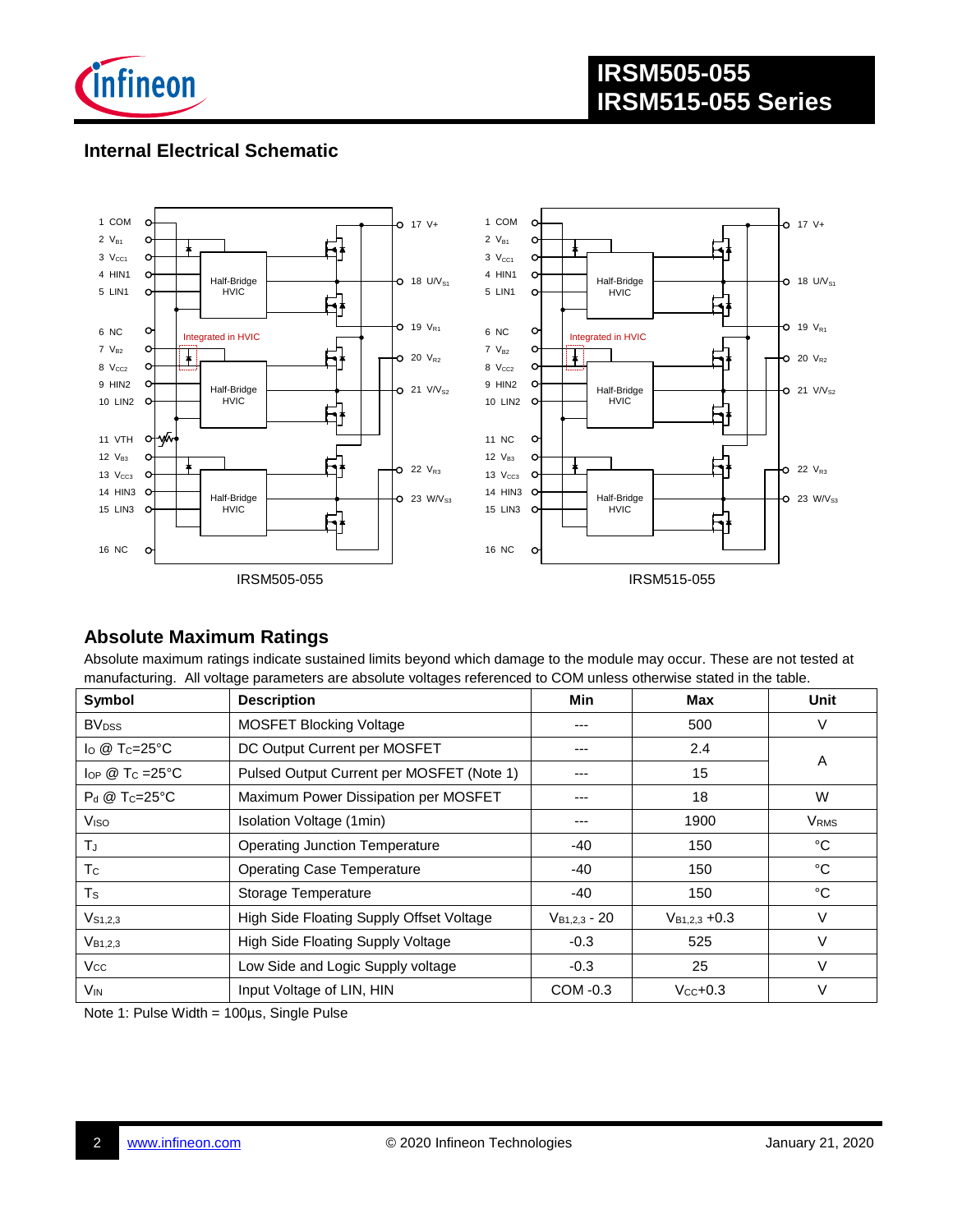

#### **Recommended Operating Conditions**

| Symbol              | <b>Description</b>                        | Min      | Max     | Unit |
|---------------------|-------------------------------------------|----------|---------|------|
| V+                  | Positive DC Bus Input Voltage             | $- - -$  | 400     |      |
| $V_{S1,2,3}$        | High Side Floating Supply Offset Voltage  | (Note 2) | 400     |      |
| V <sub>B1.2.3</sub> | High Side Floating Supply Voltage         | $Vs+12$  | $Vs+20$ |      |
| Vcc                 | Low Side and Logic Supply Voltage         | 13.5     | 16.5    |      |
| V <sub>IN</sub>     | Input Voltage of LIN, HIN, ITRIP, EN, FLT |          | b       |      |
| F <sub>p</sub>      | <b>PWM Carrier Frequency</b>              | ---      | 20      | kHz  |

Note 2: Logic operational for Vs from COM-8V to COM+500V. Logic state held for Vs from COM-8V to COM-VBS.

#### **Static Electrical Characteristics**

(Vcc-COM) =  $(V_B-V_S)$  = 15 V. Tc = 25°C unless otherwise specified. The V<sub>IN</sub> and I<sub>IN</sub> parameters are referenced to COM and are applicable to all six channels. The Vcc<sub>UV</sub> parameters are referenced to COM. The VBS<sub>UV</sub> parameters are referenced to Vs.

| Symbol                              | <b>Description</b>                                                                           | <b>Min</b> | <b>Typ</b>        | <b>Max</b>     | <b>Units</b> | <b>Conditions</b>                                   |
|-------------------------------------|----------------------------------------------------------------------------------------------|------------|-------------------|----------------|--------------|-----------------------------------------------------|
| <b>BV</b> <sub>DSS</sub>            | Drain-to-Source Breakdown Voltage                                                            |            | $\qquad \qquad -$ | $---$          | $\vee$       | TJ=25°C, ILK=250µA                                  |
| <b>ILKH</b>                         | Leakage Current of High Side FET                                                             |            | 12                |                | μA           | TJ=25°C, V <sub>DS</sub> =500V                      |
| <b>ILKL</b>                         | Leakage Current of Low Side FET Plus<br>Gate Drive IC                                        |            | 14                |                | μA           | TJ=25°C, V <sub>DS</sub> =500V                      |
|                                     |                                                                                              | ---        | 1.3               | 1.7            | Ω            | TJ=25°C, Vcc=15V, Id = 1.2A                         |
| $R_{DS(on)}$                        | Drain to Source ON Resistance                                                                | ---        | 3.2               |                | Ω            | $T_J = 150^{\circ}C$ , Vcc=15V, Id = 1A<br>(Note 3) |
| <b>V<sub>SD</sub></b>               | Mosfet Body Diode Forward Voltage                                                            | ---        | 0.8               | ---            | $\vee$       | TJ=25°C, Vcc=15V, Ip=1.2A                           |
| $V_{IN,th+}$                        | Positive Going Input Threshold                                                               | 2.2        | $---$             | ---            | $\vee$       |                                                     |
| $V_{IN,th}$                         | Negative Going Input Threshold                                                               | ---        | $---$             | 0.8            | $\vee$       |                                                     |
| Vccuv+.<br>V <sub>BSUV+</sub>       | Vcc and V <sub>BS</sub> Supply Under-Voltage,<br>Positive Going Threshold                    | 8          | 8.9               | 9.8            | $\vee$       |                                                     |
| Vccuv-<br>V <sub>BSUV-</sub>        | V <sub>CC</sub> and V <sub>BS</sub> supply Under-Voltage,<br><b>Negative Going Threshold</b> |            | 7.7               | 8.5            | $\vee$       |                                                     |
| V <sub>CCUVH</sub><br><b>VBSUVH</b> | Vcc and VBs Supply Under-Voltage<br>Lock-Out Hysteresis                                      |            | 1.2               | ---            | $\vee$       |                                                     |
| <b>l</b> obs                        | Quiescent VBS Supply Current VIN=0V                                                          | ---        | 45                | 60             | μA           |                                                     |
| <b>l</b> QBS, ON                    | Quiescent VBS Supply Current VIN=4V                                                          | ---        | 45                | 60             | μA           |                                                     |
| locc                                | Quiescent Vcc Supply Current VIN=0V                                                          | ---        | 1.8               | $\overline{4}$ | mA           |                                                     |
| locc, ON                            | Quiescent Vcc Supply Current VIN=4V                                                          | ---        | 1.9               | 4              | mA           |                                                     |
| $I_{IN+}$                           | Input Bias Current V <sub>IN</sub> =4V                                                       |            | 5.7               | 18             | μA           | $V_{IN}=3.3V$                                       |
| I <sub>IN-</sub>                    | Input Bias Current VIN=0V                                                                    | ---        | ---               | 2              | μA           | $V_{IN} = 0V$                                       |
| <b>RBR</b>                          | Internal Bootstrap Equivalent Resistor<br>Value                                              | ---        | 250               | ---            | Ω            | $T_J = 25^{\circ}C$                                 |

Note 3: Characterized, not tested at manufacturing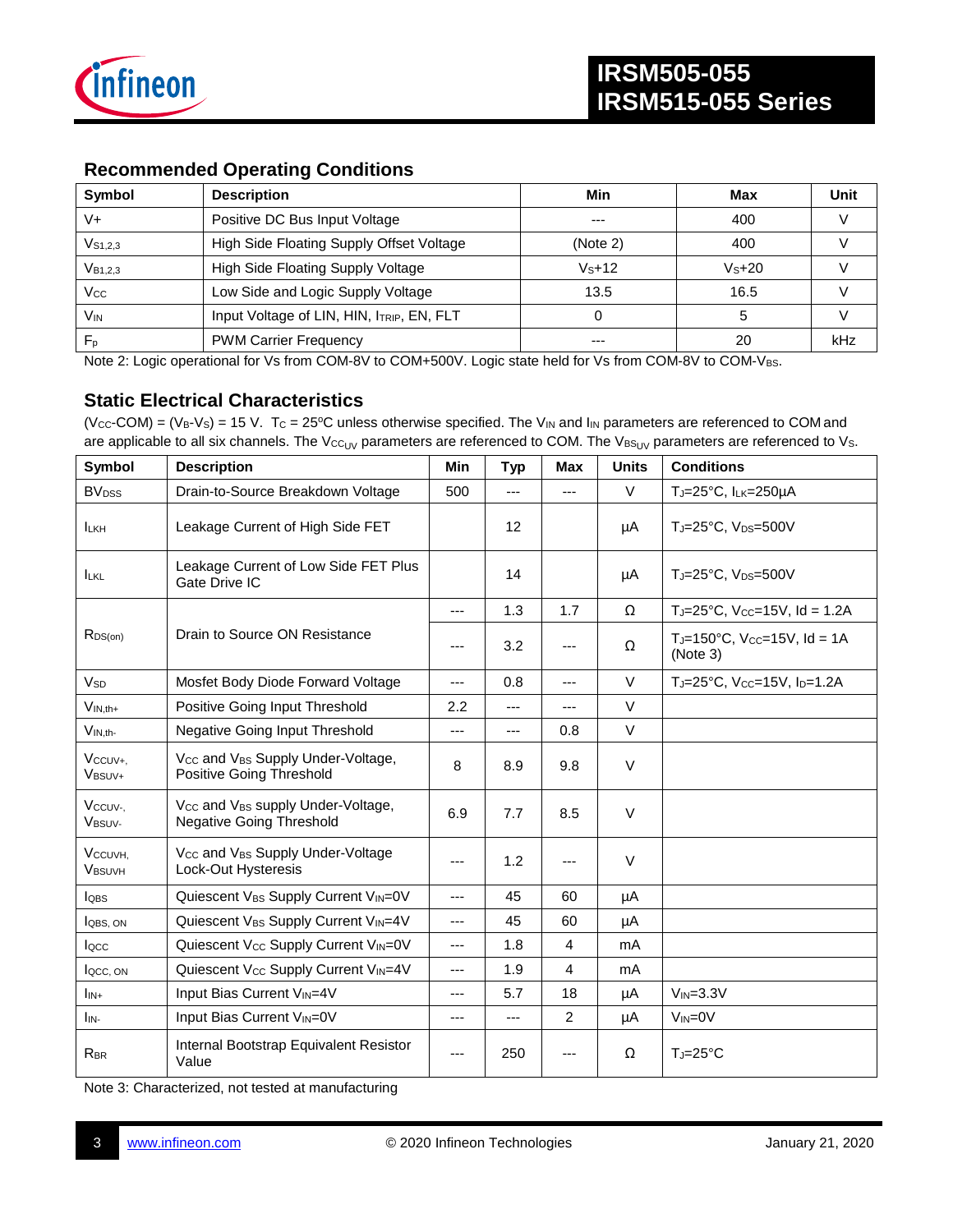

#### **Dynamic Electrical Characteristics**

 $(V_{CC}$ -COM) =  $(V_B-V_S)$  = 15 V. T<sub>C</sub> = 25°C unless otherwise specified.

| Symbol                 | <b>Description</b>                                 | <b>Min</b> | <b>Typ</b>        | <b>Max</b> | <b>Units</b> | <b>Conditions</b>                                                              |  |
|------------------------|----------------------------------------------------|------------|-------------------|------------|--------------|--------------------------------------------------------------------------------|--|
| <b>T</b> <sub>ON</sub> | Input to Output Propagation Turn-On<br>Delay Time  | $---$      | 0.8               | 1.5        | μs           | $I_{D} = 120mA$ , V $+ = 30V$<br>See Fig.1                                     |  |
| $T_{\rm OFF}$          | Input to Output Propagation Turn-Off<br>Delay Time | ---        | 0.9               | 1.5        | μs           |                                                                                |  |
| T <sub>FIL,IN</sub>    | Input Filter Time (HIN, LIN)                       | 200        | 300               | ---        | ns           | $V_{IN}=0$ & $V_{IN}=3.3V$                                                     |  |
| DT                     | Deadtime Inserted                                  | ---        | 400               | ---        | ns           | $V_{IN}=0$ & $V_{IN}=3.3V$ without<br>external deadtime                        |  |
| EON                    | Turn-on switching energy loss                      | ---        | 32                | ---        | μJ           |                                                                                |  |
| EOFF                   | Turn-off switching energy loss                     | ---        | 6                 | $---$      | μJ           | $V_{+}$ =320V, I <sub>D</sub> =0.5A, L=40mH,<br>$Tc=25^{\circ}C$ (Note 4)      |  |
| EREC                   | Recovery energy loss                               | ---        | 5                 | ---        | μJ           |                                                                                |  |
| $E_{ON,150}$           | Turn-on switching energy loss                      | ---        | 59                | ---        | μJ           |                                                                                |  |
| <b>EOFF,150</b>        | Turn-off switching energy loss                     | ---        | 7                 | $---$      | μJ           | $V_{+}$ =320V, I <sub>D</sub> =0.5A, L=40mH,<br>$T_C = 150^{\circ}$ C (Note 4) |  |
| <b>EREC.150</b>        | Recovery energy loss                               | ---        | $12 \overline{ }$ | ---        | μJ           |                                                                                |  |

Note 4: Characterized, not tested at manufacturing

#### **Thermal and Mechanical Characteristics**

| Symbol        | <b>Description</b>                  | Min   | Typ | Max   | <b>Units</b> | Conditions                           |
|---------------|-------------------------------------|-------|-----|-------|--------------|--------------------------------------|
| $R_{th(J-C)}$ | Junction to Case Thermal Resistance | $---$ | 6.8 | $---$ | °C/W         | High Side V-Phase Mosfet<br>(Note 5) |

Note 5: Characterized, not tested at manufacturing. Case temperature (Tc) point shown in Figure 2.

#### **Internal NTC – Thermistor Characteristics (IRSM505-055 Only)**

| Symbol            | <b>Description</b>   | Min   | Typ   | Max   | <b>Units</b> | <b>Conditions</b>                         |
|-------------------|----------------------|-------|-------|-------|--------------|-------------------------------------------|
| $R_{25}$          | Resistance           | $--$  | 47    | $---$ | kΩ           | $T_c = 25^{\circ}C$ , $\pm 5\%$ tolerance |
| $R_{125}$         | Resistance           | $--$  | 1.41  | $---$ | kΩ           | $T_c = 125$ °C                            |
| B                 | B-constant (25-50°C) | $--$  | 4050  | $---$ | Κ            | $±2\%$ tolerance (Note 6)                 |
| Temperature Range |                      | $-40$ | $---$ | 125   | °C           |                                           |

Note 6: See application notes for usage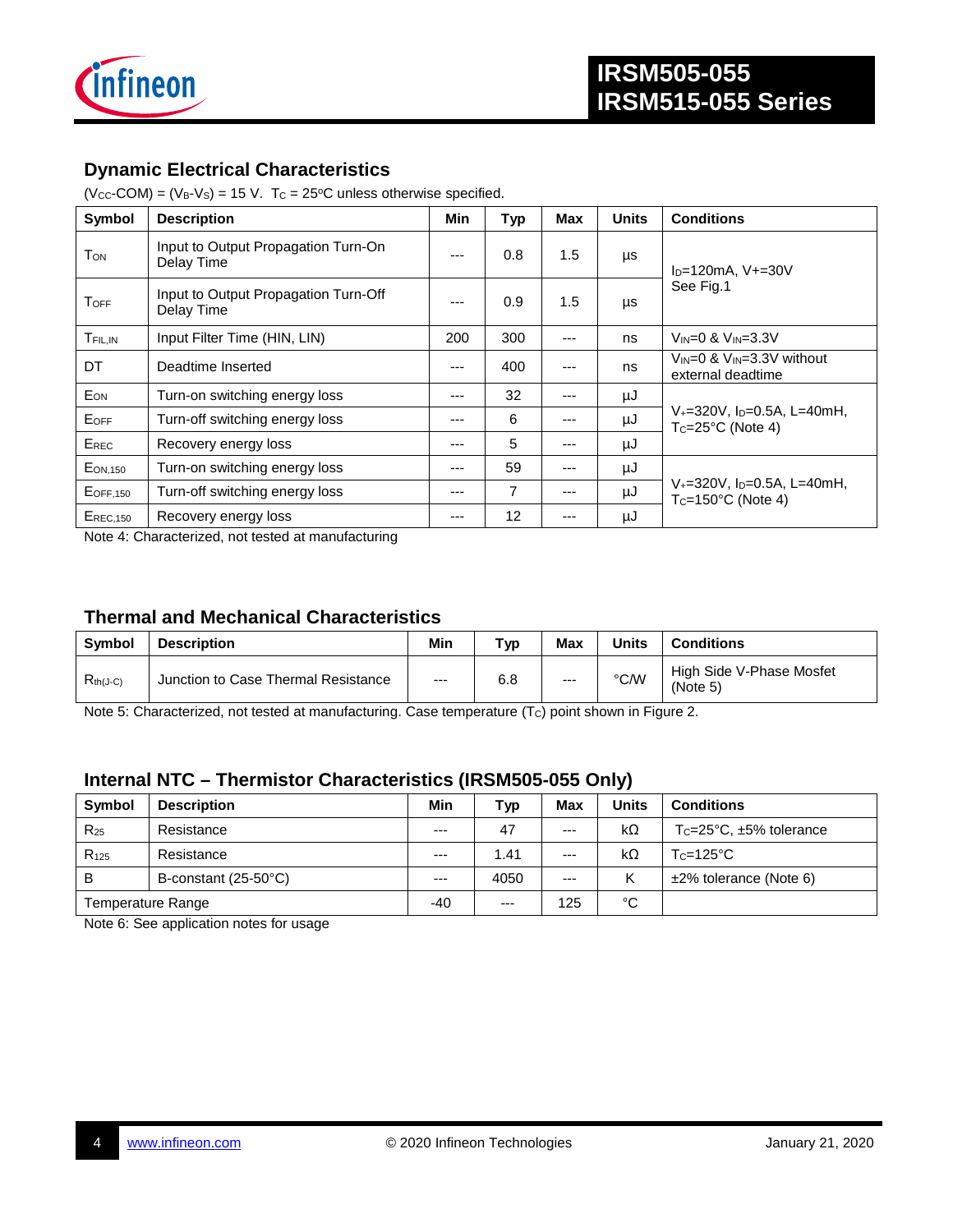

### **Qualification Information**†

| <b>Qualification Level</b>        |                         | Industrial <sup>††</sup>  |  |  |  |
|-----------------------------------|-------------------------|---------------------------|--|--|--|
| <b>Moisture Sensitivity Level</b> |                         | MSL3 <sup>†††</sup>       |  |  |  |
| <b>RoHS Compliant</b>             |                         | Yes                       |  |  |  |
| <b>UL Certified</b>               |                         | Yes - File Number E252584 |  |  |  |
| <b>ESD</b>                        | <b>Machine Model</b>    | Class B                   |  |  |  |
|                                   | <b>Human Body Model</b> | Class 2                   |  |  |  |

† Qualification standards can be found at International Rectifier's web site<http://www.infineon.com/>

†† Higher qualification ratings may be available should the user have such requirements. Please contact your International Rectifier sales representative for further information.

††† SOP23 package only. Higher MSL ratings may be available for the specific package types listed here. Please contact your International Rectifier sales representative for further information.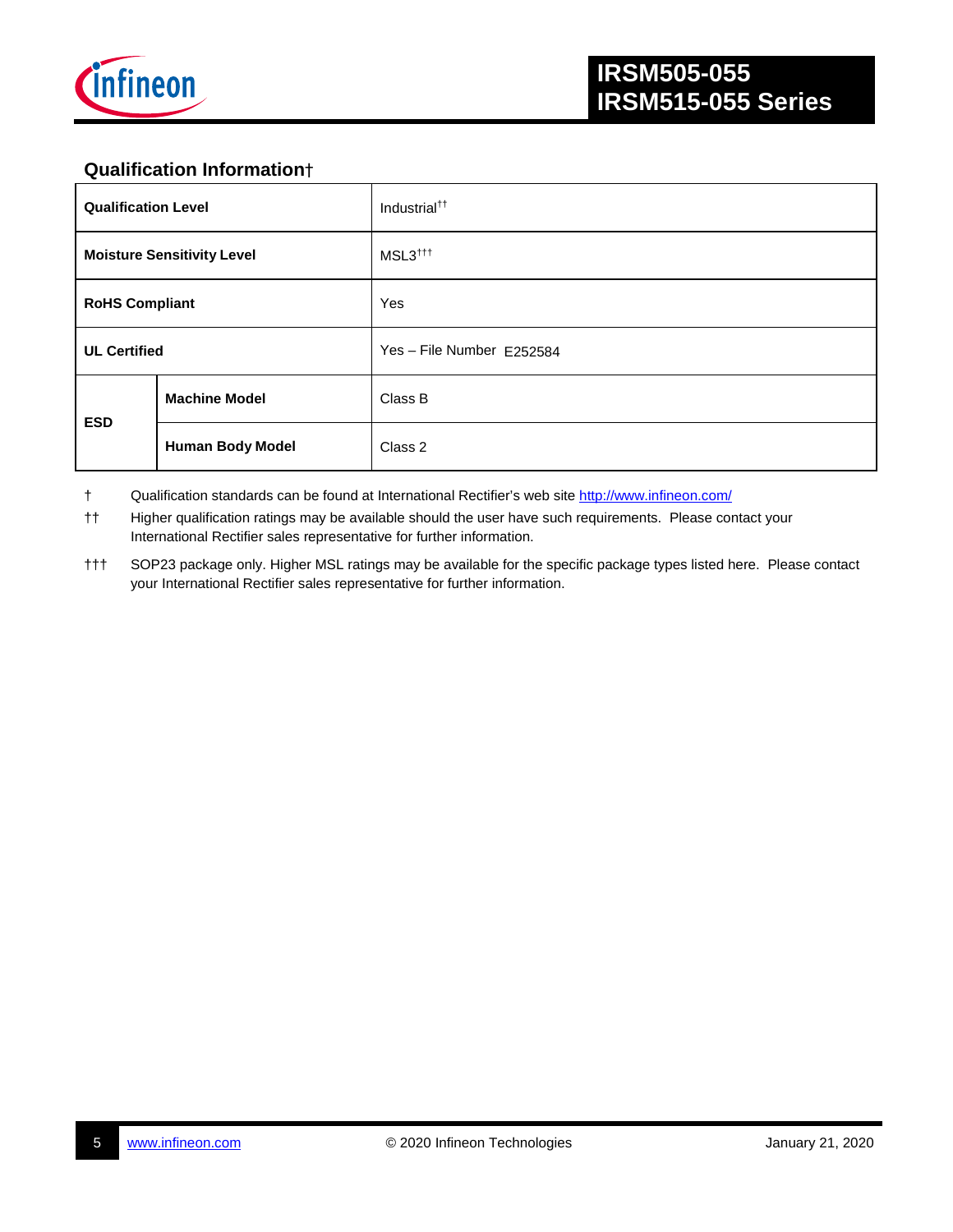

#### **Module Pin-Out Description**

| Pin            | <b>Name</b>       | <b>Description</b>                                   |
|----------------|-------------------|------------------------------------------------------|
| 1              | <b>COM</b>        | Logic Ground                                         |
| $\overline{2}$ | $V_{B1}$          | High Side Floating Supply Voltage 1                  |
| 3              | V <sub>CC1</sub>  | 15V Supply 1                                         |
| 4              | HIN1              | Logic Input for High Side Gate Driver - Phase 1      |
| 5              | LIN <sub>1</sub>  | Logic Input for Low Side Gate Driver - Phase 1       |
| 6              | <b>NC</b>         | <b>Not Connected</b>                                 |
| $\overline{7}$ | $V_{B2}$          | High Side Floating Supply Voltage 2                  |
| 8              | V <sub>CC2</sub>  | 15V Supply 2                                         |
| 9              | HIN <sub>2</sub>  | Logic Input for High Side Gate Driver - Phase 2      |
| 10             | LIN <sub>2</sub>  | Logic Input for Low Side Gate Driver - Phase 2       |
| 11             | V <sub>TH</sub>   | Thermistor Output (IRSM505-055DA)                    |
|                | <b>NC</b>         | Not Connected (IRSM515-055DA)                        |
| 12             | $V_{B3}$          | High Side Floating Supply Voltage 3                  |
| 13             | V <sub>CC3</sub>  | 15V Supply 3                                         |
| 14             | HIN <sub>3</sub>  | Logic Input for High Side Gate Driver - Phase 3      |
| 15             | LIN <sub>3</sub>  | Logic Input for Low Side Gate Driver - Phase 3       |
| 16             | <b>NC</b>         | Not Connected                                        |
| 17             | $V +$             | DC Bus Voltage Positive                              |
| 18             | U/V <sub>S1</sub> | Output - Phase 1, High Side Floating Supply Offset 1 |
| 19             | $V_{R1}$          | Phase 1 Low Side Source                              |
| 20             | $V_{R2}$          | Phase 2 Low Side Source                              |
| 21             | V/V <sub>S2</sub> | Output - Phase 2, High Side Floating Supply Offset 2 |
| 22             | $V_{R3}$          | Phase 3 Low Side Source                              |
| 23             | W/V <sub>S3</sub> | Output - Phase 3, High Side Floating Supply Offset 2 |

 $\vec{o}$  $\ensuremath{\mathop{\rightharpoonup}\limits^{\scriptscriptstyle\rightarrow}}$  $\vec{z}$  $\vec{\omega}$  $\frac{1}{4}$  $\vec{5}$  $\vec{0}$  $\circ$  $\sigma$  $\circ$  $\infty$ 4 3 4 4  $\overline{ }$  $\overline{A}$  $\overline{A}$  $\Box$  $\overline{\mathbb{H}}$ A

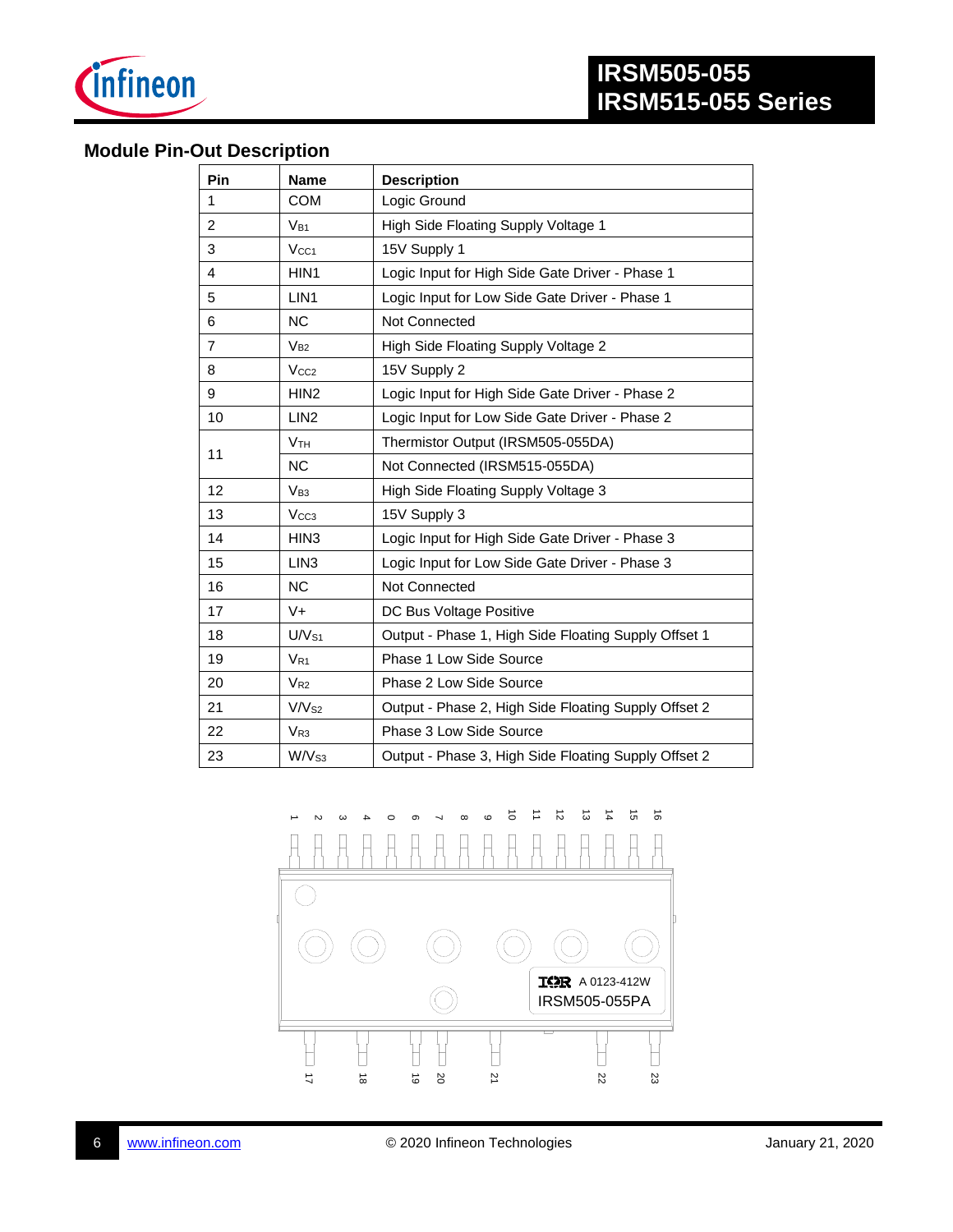

#### **Referenced Figures**





**Figure 1a:** Input to Output propagation turn-on delay time.

Figure 1b: Input to Output propagation turn-off delay time.



**Figure 1c:** Diode Reverse Recovery.





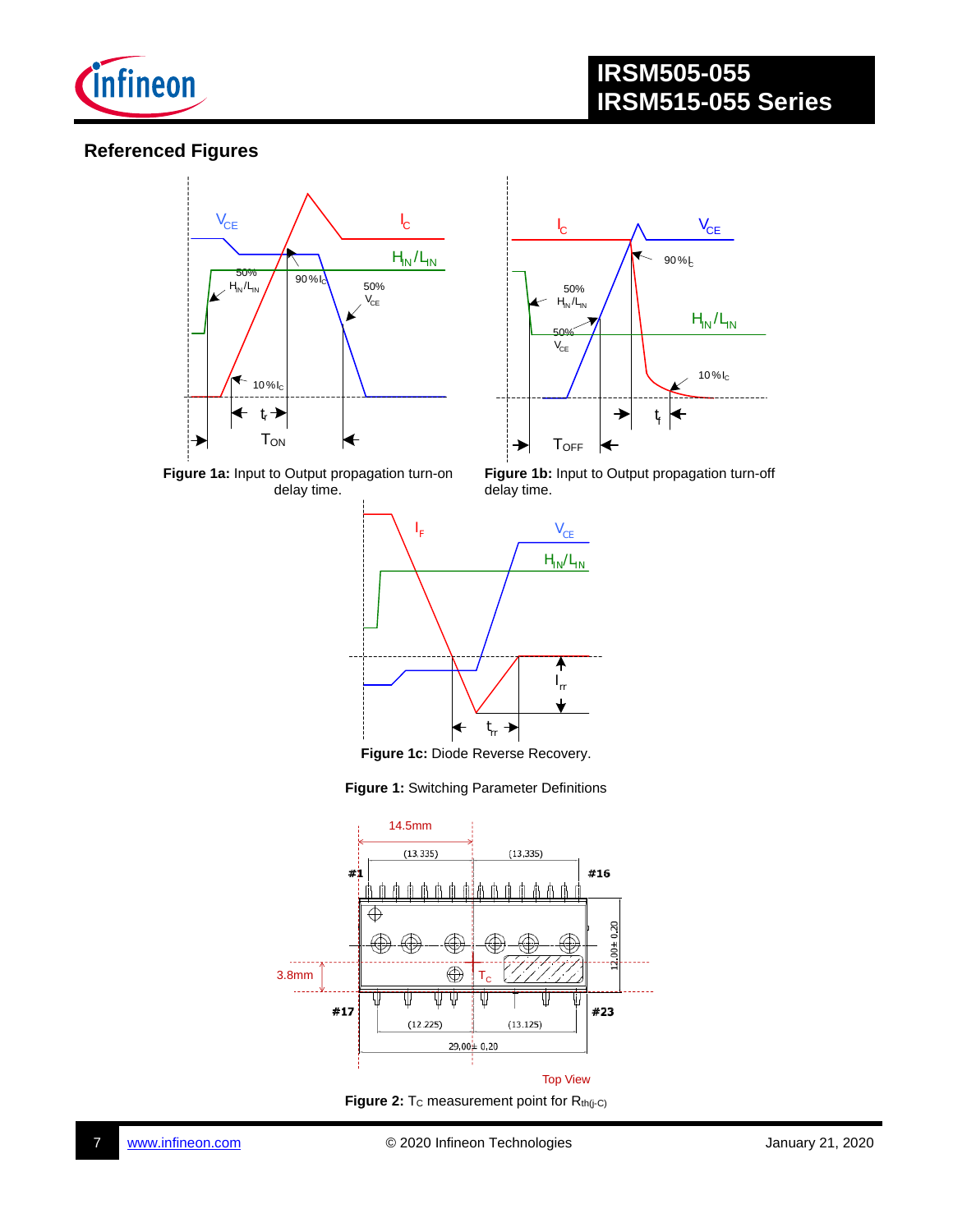

#### **Application Notes**

A basic application schematic is shown below.



**Figure 3:** Basic sensor-less motor drive circuit connection. Motor is connected to U, V, W

A complete reference design board for running any permanent magnet motor via sensorless sinusoidal control is available. The board – photo below – features the µIPM™-DIP module and the iMotion™ digital control IC. "Reference design kits are available on [www.infineon.com/ipm](http://www.infineon.com/ipm) website"



**Figure 4:** Reference design board featuring the µIPM™-DIP module and the iMotion™ IRMCF171 digital control IC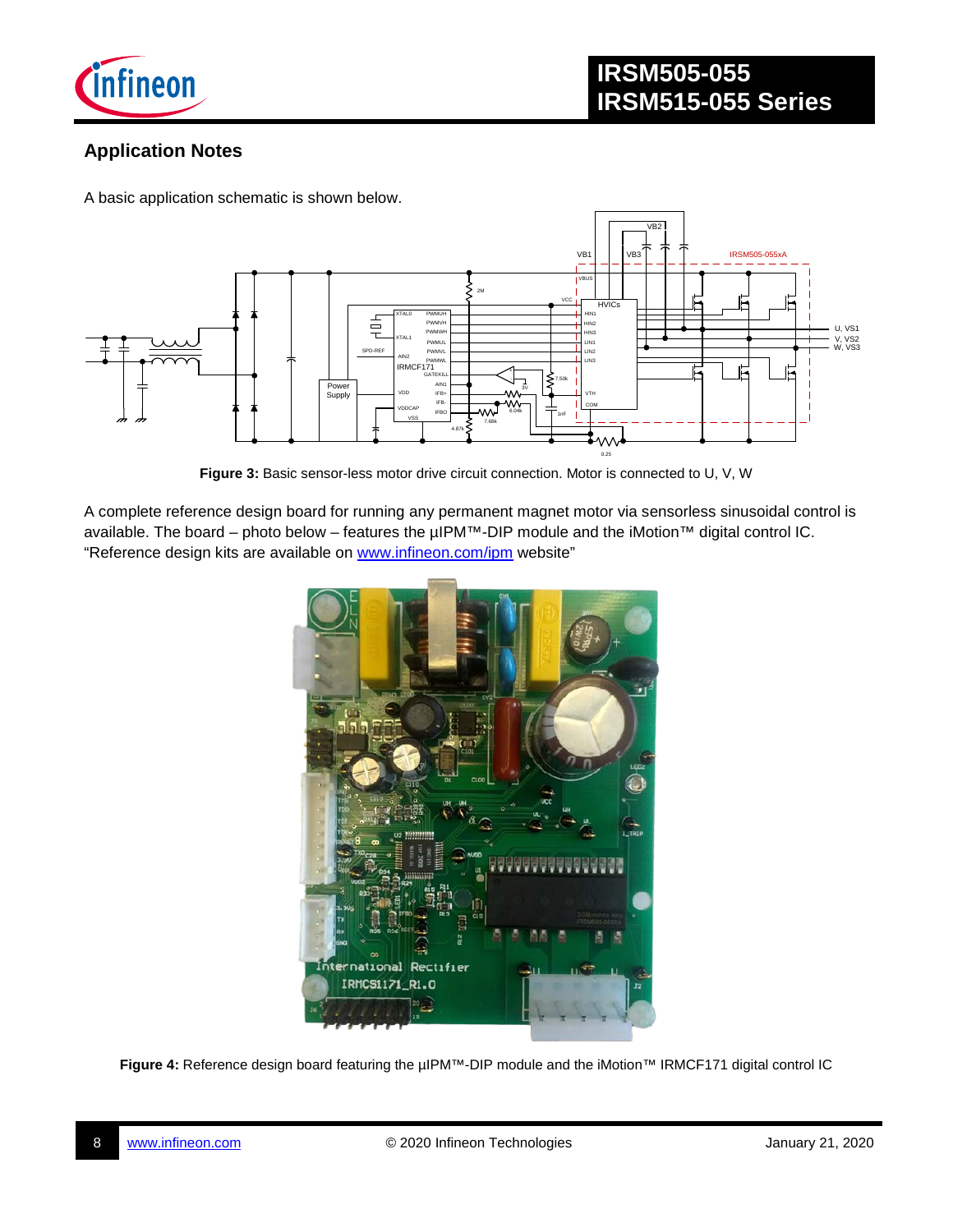

## **IRSM505-055 IRSM515-055 Series**

Figures 5-7 show the typical current capability for this module at specified conditions. In all tests, the application board – the IRMCS1071-1-D reference board – was placed in a box to prevent cooling from ambient airflow. Figure 5 is derived from using a heat sink that maintains  $T_c$  at 125°C. Figures 6-7 represent current capability for the module as used without any heat sink. ∆T<sub>JA</sub> represents the difference in temperature between the junction of the high-side V-phase Mosfet and the ambient, measured 10cm above and 6cm away from the board. Ambient temperature kept within 28-29°C.



**Figure 5:** Maximum sinusoidal phase current vs PWM switching frequency with a heat sink. Space Vector Modulation, V+=320V, TA=28°C, TJ=150°C, Tc=125°C



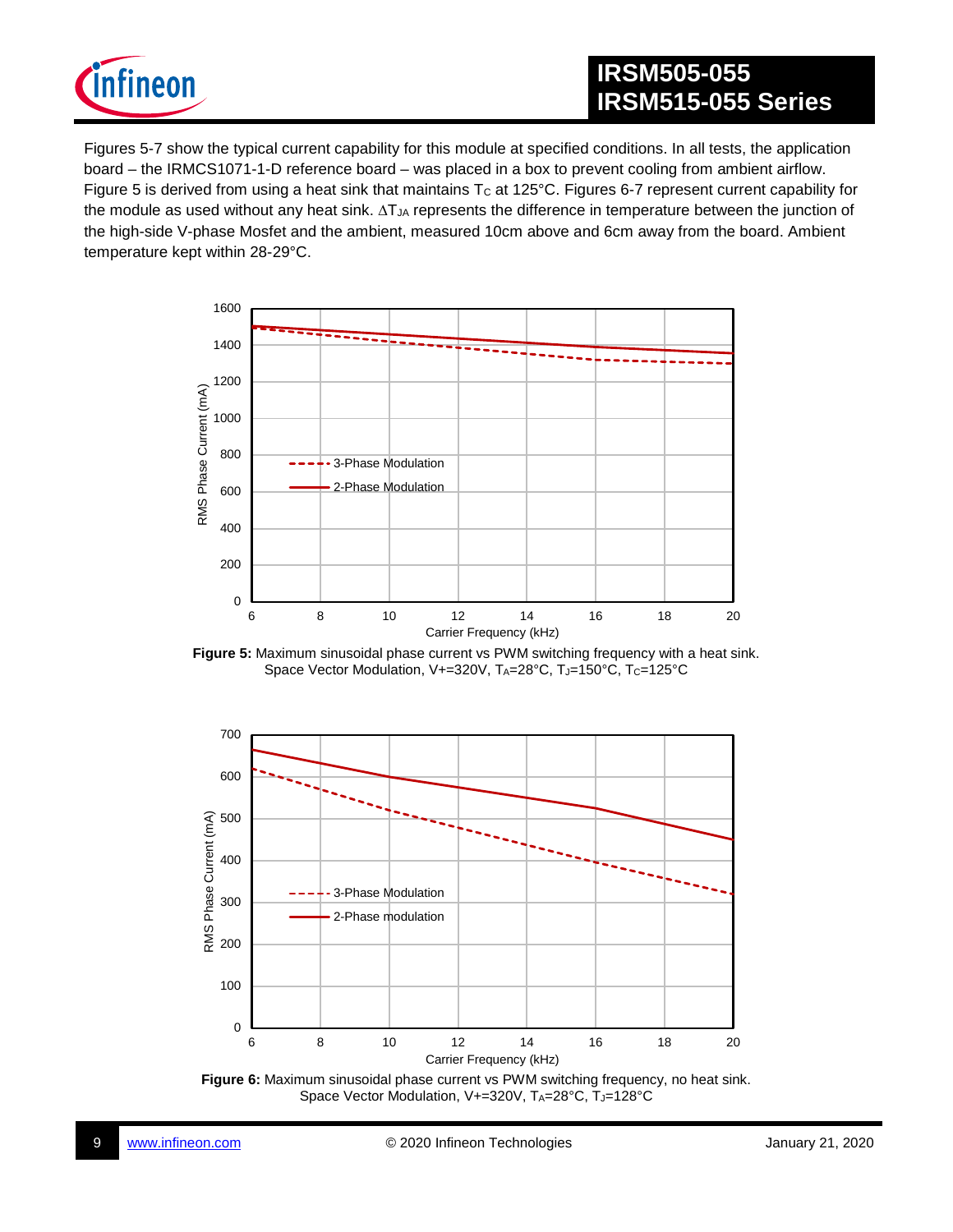



**Figure 7:** Maximum sinusoidal phase current vs PWM switching frequency, no heat sink. Space Vector Modulation, V+=320V, TA=28°C, TJ=98°C

The module contains an NTC – connected between COM and the  $V<sub>TH</sub>$  pin – which can be used to monitor the temperature of the module. The NTC is effectively a resistor whose value decreases as the temperature rises. The NTC resistance can be calculated at any temperature as follows:

$$
R_{TH} = R_{25}e^{\left[B\left(\frac{1}{T_{TH}}-\frac{1}{T_{25}}\right)\right]}
$$
, where  $R_{25}$  is  $47k\Omega$  and  $B$  is  $4050K$ 

An external resistor network is connected to the NTC, the simplest of which is one resistor pulled up to  $V_{CC}$  as shown in Figure 3. The V<sub>TH</sub> vs NTC temperature, T<sub>TH</sub> curve for this configuration is shown in Figure 8 below. The min, typical and max curves result from the NTC having a ±5% tolerance on its resistance and ±2% tolerance on the B-parameter.

Figure 9 shows the thermistor temperature,  $T_{TH}$  plotted against the high-side V-phase junction temperature,  $T_J$  for a module without a heat sink. It is thus advisable to shut down the module when  $T<sub>TH</sub>$  reaches 125 $^{\circ}$ C.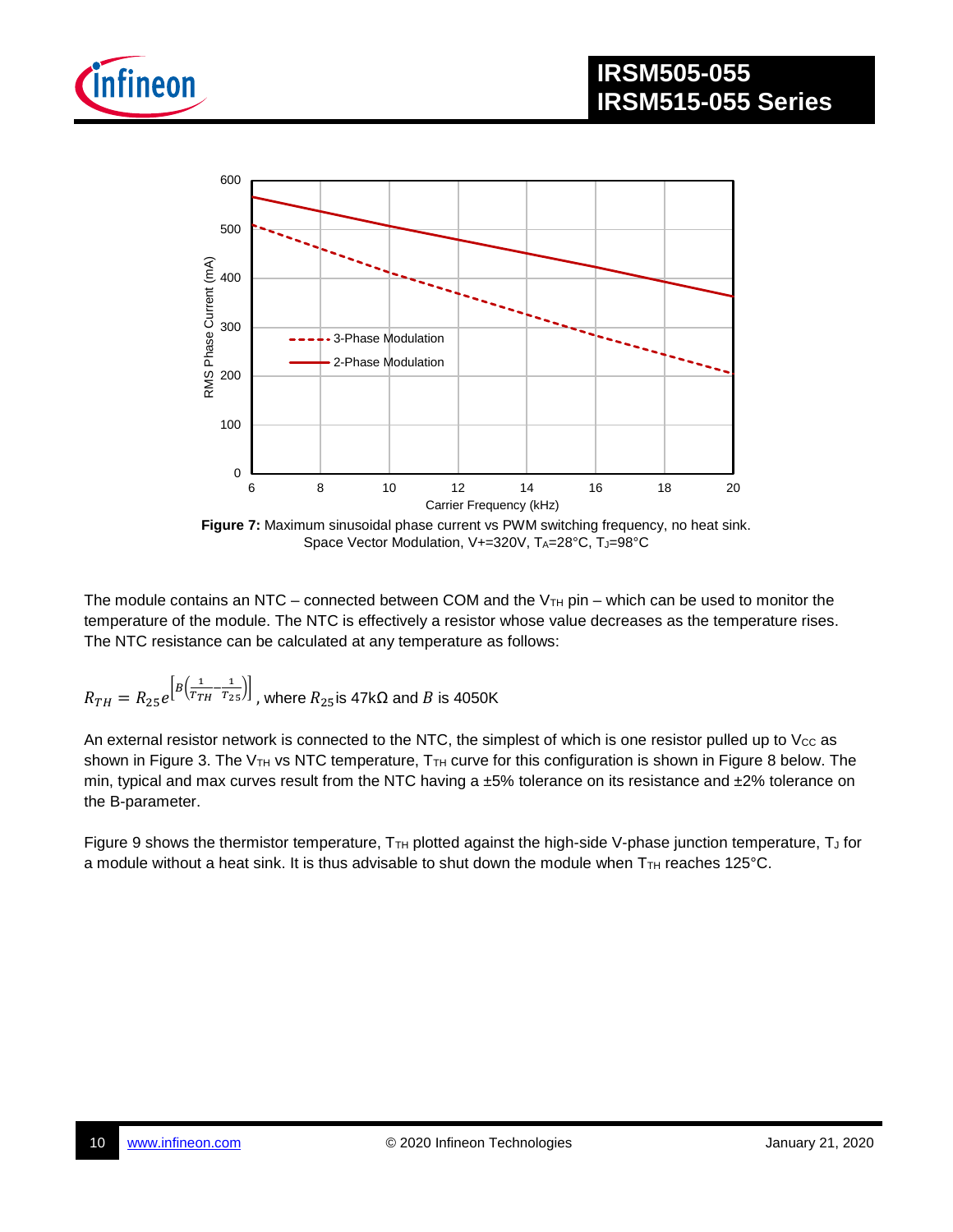



Figure 8: V<sub>TH</sub> vs T<sub>TH</sub> with V<sub>TH</sub> pin pulled up to V<sub>CC</sub> with a 7.50kΩ (1%, 100ppm) resistor. A 15V, 1% variation in Vcc is assumed.



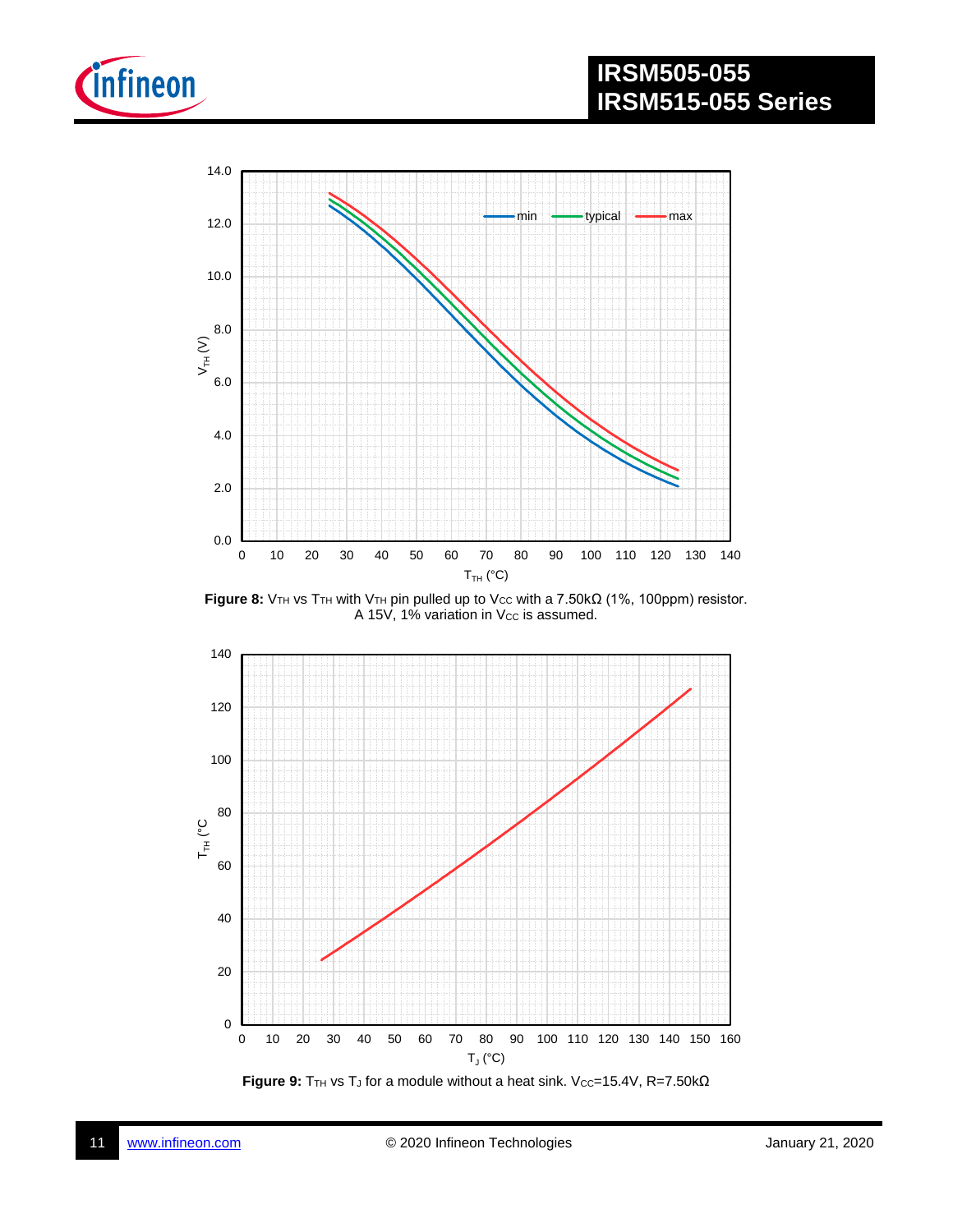

#### **SOP23 Package Outline**



Dimensions in mm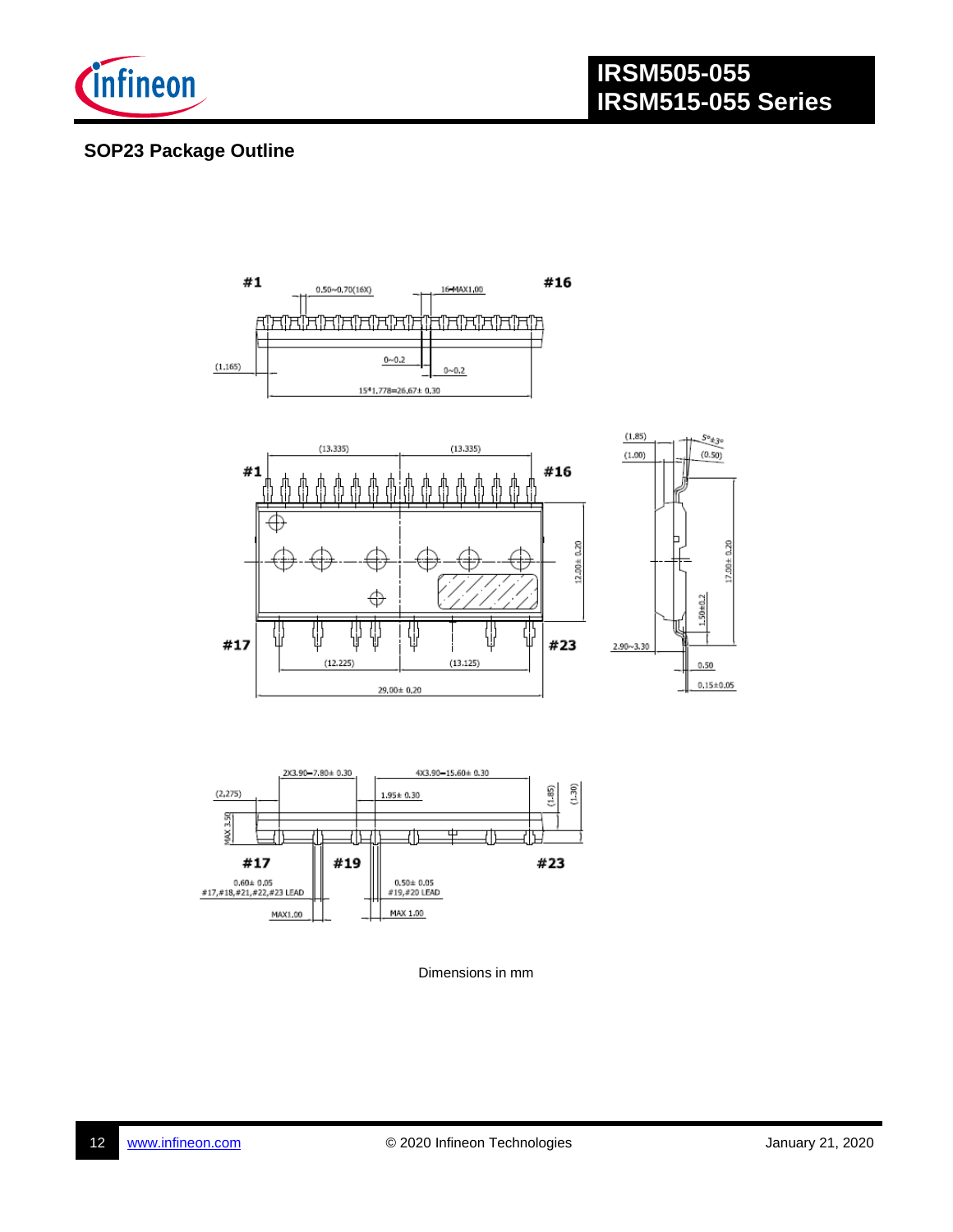

#### **DIP23A Package Outline**



Dimensions in mm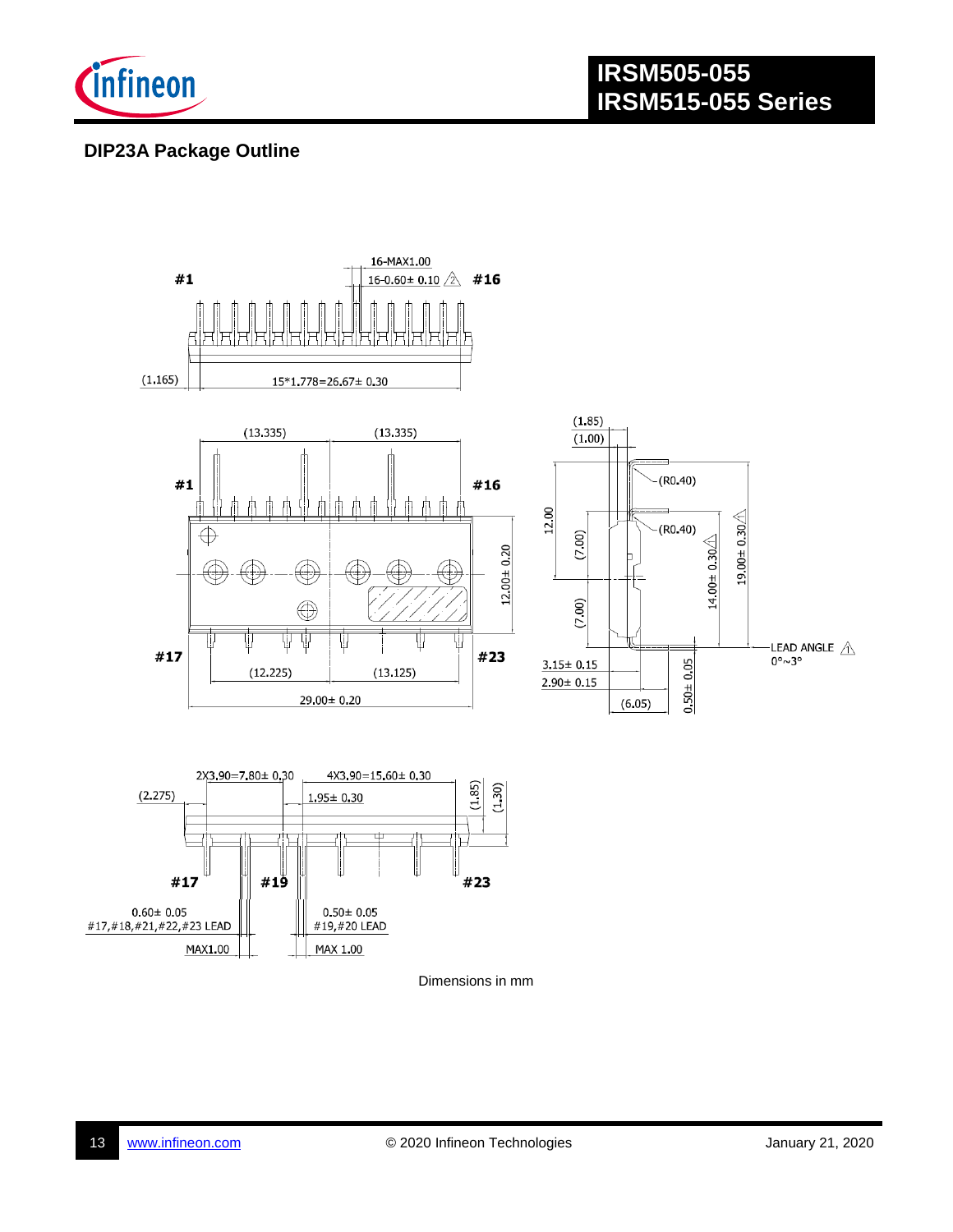

#### **DIP23 Package Outline**



Dimensions in mm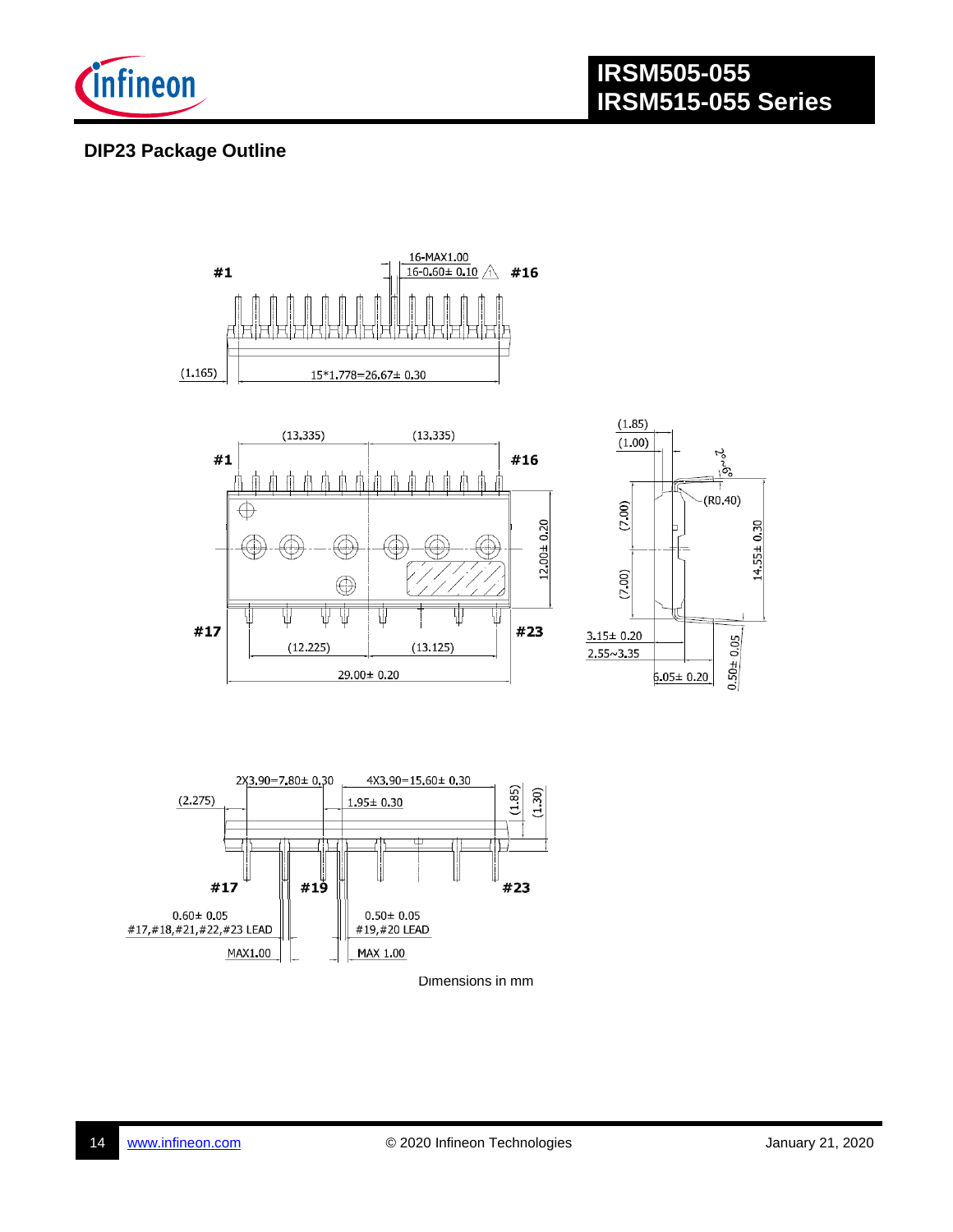

### **Top Marking**



**Marking Code**  $P = Pb$  Free; Y = Engineering Samples

**Date Code** YWW format, where Y = least significant digit of the production year, WW = two digits representing the week of the production year

**Revision History :**

- **Nov 2014 Corrected logic in Figure 1. Added UL certification note.**
- **Jan 2020 Updated the part table on page 1. OPNs are no longer listed in the datasheet. Updated headers, footers and disclaimers on datasheet.**